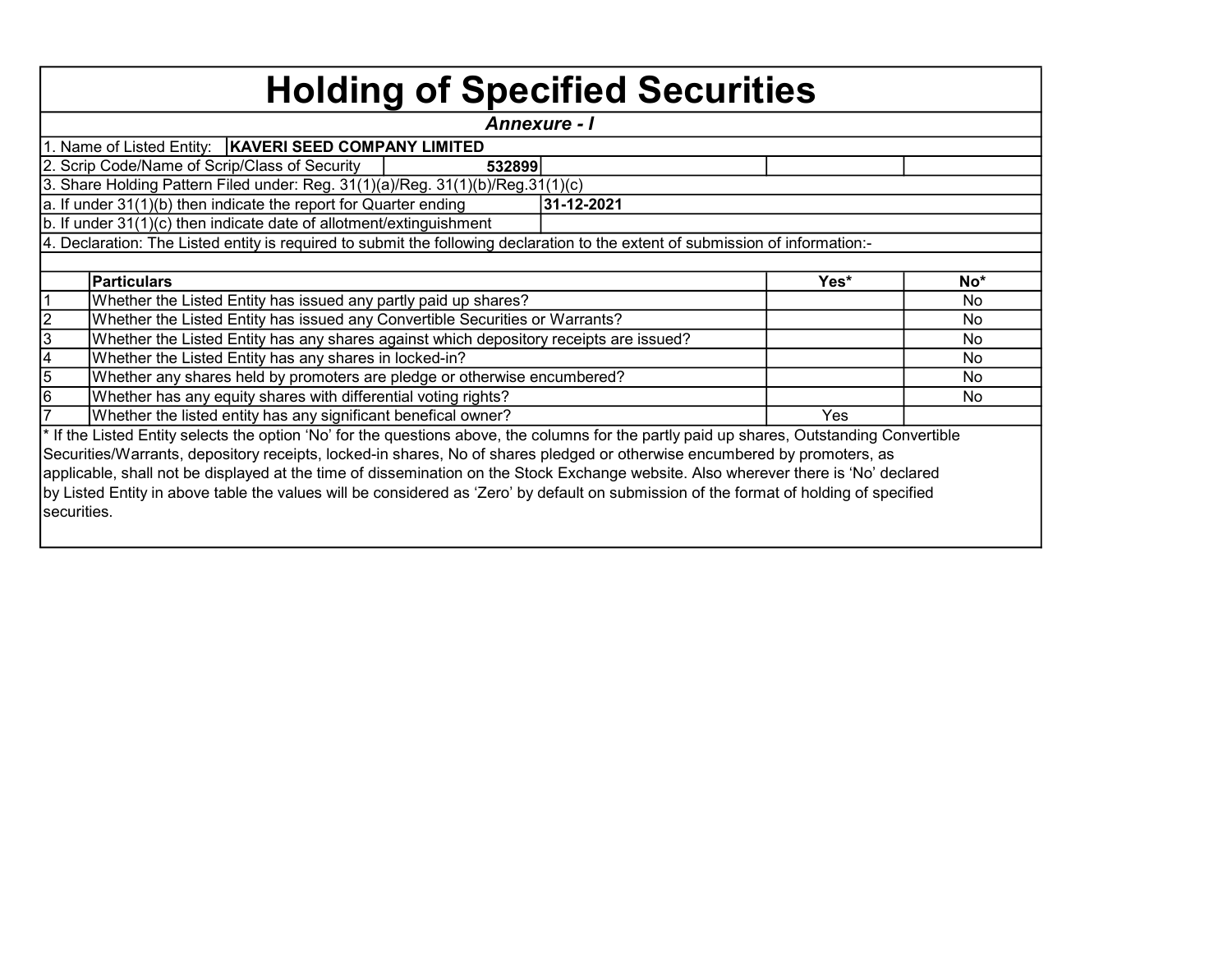|                             |                                      |                                                    |                                                                      |                                                                       |                                                                                                                                      | Table I - SUMMARY STATEMENT HOLDING OF SPECIFIED SECURITIES        |                                                                                                                                                           |                              |                                                                                                                        |                                                                                                |                                             |                                                                                                                                                    |                                                                                                                                                                                                                                      |              |                                                                                                                |                                                                                                    |                                                |                                                                                              |
|-----------------------------|--------------------------------------|----------------------------------------------------|----------------------------------------------------------------------|-----------------------------------------------------------------------|--------------------------------------------------------------------------------------------------------------------------------------|--------------------------------------------------------------------|-----------------------------------------------------------------------------------------------------------------------------------------------------------|------------------------------|------------------------------------------------------------------------------------------------------------------------|------------------------------------------------------------------------------------------------|---------------------------------------------|----------------------------------------------------------------------------------------------------------------------------------------------------|--------------------------------------------------------------------------------------------------------------------------------------------------------------------------------------------------------------------------------------|--------------|----------------------------------------------------------------------------------------------------------------|----------------------------------------------------------------------------------------------------|------------------------------------------------|----------------------------------------------------------------------------------------------|
| Cat<br>е<br>gor<br>У<br>(1) | Category of<br>shareholder<br>(II)   | No.s<br>οf<br><b>Share</b><br>holder<br>s<br>(III) | No. of<br>fully<br>paid up<br>equity<br><b>Share</b><br>held<br>(IV) | $\cdot$ s<br>ν.<br>pa<br>up<br>eq<br>Sh<br>ar<br>е<br>he<br>ld<br>(V) | No No.<br><b>of</b><br>of sha<br>$Pa$ res<br>rtl und<br>erly<br>ing<br>id- Dep<br><b>osit</b><br>ory<br>uit Rec<br>eipt<br>s<br>(VI) | Total nos.<br>shares<br>held<br>$(VII)$ =<br>$(IV)+(V)+(V)$<br>VI) | <b>Sharehol</b><br>ding<br>as a % of<br>total<br>no. of<br>shares<br><i>(calculate</i><br>d as per<br>SCRR.19<br>57)<br>(VIII)<br>As a % of<br>$(A+B+C2)$ | Class<br><b>Equity</b><br>x  | <b>No of Votina</b><br><b>Rights</b><br>Cla<br>$\textcolor{red}{\textbf{s}}\textcolor{blue}{\textbf{s}}$<br>Oth<br>ers | <b>Number of Votting Rights</b><br>held in each class of<br>securities<br>(IX)<br><b>Total</b> | <b>Total</b><br>as a<br>$%$ of<br>$(A+B+C)$ | No.<br>of<br><b>Shar</b><br>es<br>Unde<br><b>Outst</b><br>ating<br>conv<br>ertibl<br>е<br>secur<br>ities<br>(inclu<br>ding<br>Warr<br>ants)<br>(X) | <b>Sharehol</b><br>ding.<br>as a %<br>assuming<br>full<br>rlying   conversio<br>n<br>οf<br>  convertib<br><i>le</i><br> securities<br>′as a %<br>of diluted<br>share<br>capital)<br>$ (XI)=(VII)+$<br>(X)<br>As a % of<br>$(A+B+C2)$ | No.<br>(a)   | <b>Number</b><br>οf<br>Locked<br>in<br>shares<br>(XII)<br>As a<br>$%$ of<br>total<br>shar<br>es<br>held<br>(b) | <b>Number of</b><br><b>Shares</b><br>pledged or<br>otherwise<br>encumbered<br>(XIII)<br>No.<br>(a) | As a %<br>of<br>total<br>shares<br>held<br>(b) | <b>Number</b><br>οf<br>equity<br>shares<br>held<br>in<br>demateri<br>alized<br>form<br>(XIV) |
| (A)                         | <b>Promoter &amp; Promoter Group</b> | 6                                                  | 33497143                                                             | 0                                                                     | $\mathbf{0}$                                                                                                                         | 33497143                                                           |                                                                                                                                                           | 57.44 33497143               | 0                                                                                                                      | 33497143                                                                                       | 57.44                                       | $\Omega$                                                                                                                                           | 57.44                                                                                                                                                                                                                                | $\Omega$     | $\mathbf{0}$                                                                                                   |                                                                                                    |                                                | 00.0000 33497143                                                                             |
| $ $ (B)                     | <b>Public</b>                        | 68167                                              | 23945026                                                             | 0                                                                     | $\Omega$                                                                                                                             | 23945026                                                           |                                                                                                                                                           | 41.06 23945026               | 0                                                                                                                      | 23945026                                                                                       | 41.06                                       | 0                                                                                                                                                  | 41.06                                                                                                                                                                                                                                | 0            | 0                                                                                                              | $\Omega$                                                                                           |                                                | 023945005                                                                                    |
| (C)                         | <b>Non Promoter-Non Public</b>       |                                                    | 879491                                                               | 0                                                                     | 0                                                                                                                                    | 879491                                                             | 1.51                                                                                                                                                      | 879491                       | 0                                                                                                                      | 879491                                                                                         | 1.51                                        | 0                                                                                                                                                  | 1.51                                                                                                                                                                                                                                 | 0            | 0                                                                                                              | <b>NA</b>                                                                                          | <b>NA</b>                                      | 879491                                                                                       |
| (C <sup>2</sup> )           | Shares underlying DRs                | 0                                                  | 0                                                                    | 0                                                                     | 0                                                                                                                                    | $\mathbf{0}$                                                       | $\Omega$                                                                                                                                                  | 0                            | $\mathbf 0$                                                                                                            | 0                                                                                              | 0.000                                       | 0                                                                                                                                                  | 0.000                                                                                                                                                                                                                                | $\mathbf 0$  | $\mathbf 0$                                                                                                    | <b>NA</b>                                                                                          | <b>NA</b>                                      | 0                                                                                            |
| (C2)                        | Shares held by Employee Trusts       |                                                    | 879491                                                               | 0                                                                     | $\Omega$                                                                                                                             | 879491                                                             | 1.50                                                                                                                                                      | 879491<br>879491<br>$\Omega$ |                                                                                                                        | 1.50                                                                                           | 0                                           | 1.50                                                                                                                                               | $\mathbf 0$                                                                                                                                                                                                                          | 0            | <b>NA</b>                                                                                                      | <b>NA</b>                                                                                          | 879491                                         |                                                                                              |
|                             | <b>Total</b>                         | 68174                                              | 58321660                                                             | 0                                                                     | 0                                                                                                                                    | 58321660                                                           |                                                                                                                                                           | 100.000 58321660             | 0                                                                                                                      | 58321660                                                                                       | 100.000                                     | 0                                                                                                                                                  | 100.000                                                                                                                                                                                                                              | $\mathbf{0}$ | $\mathbf{0}$                                                                                                   |                                                                                                    |                                                | 58321639                                                                                     |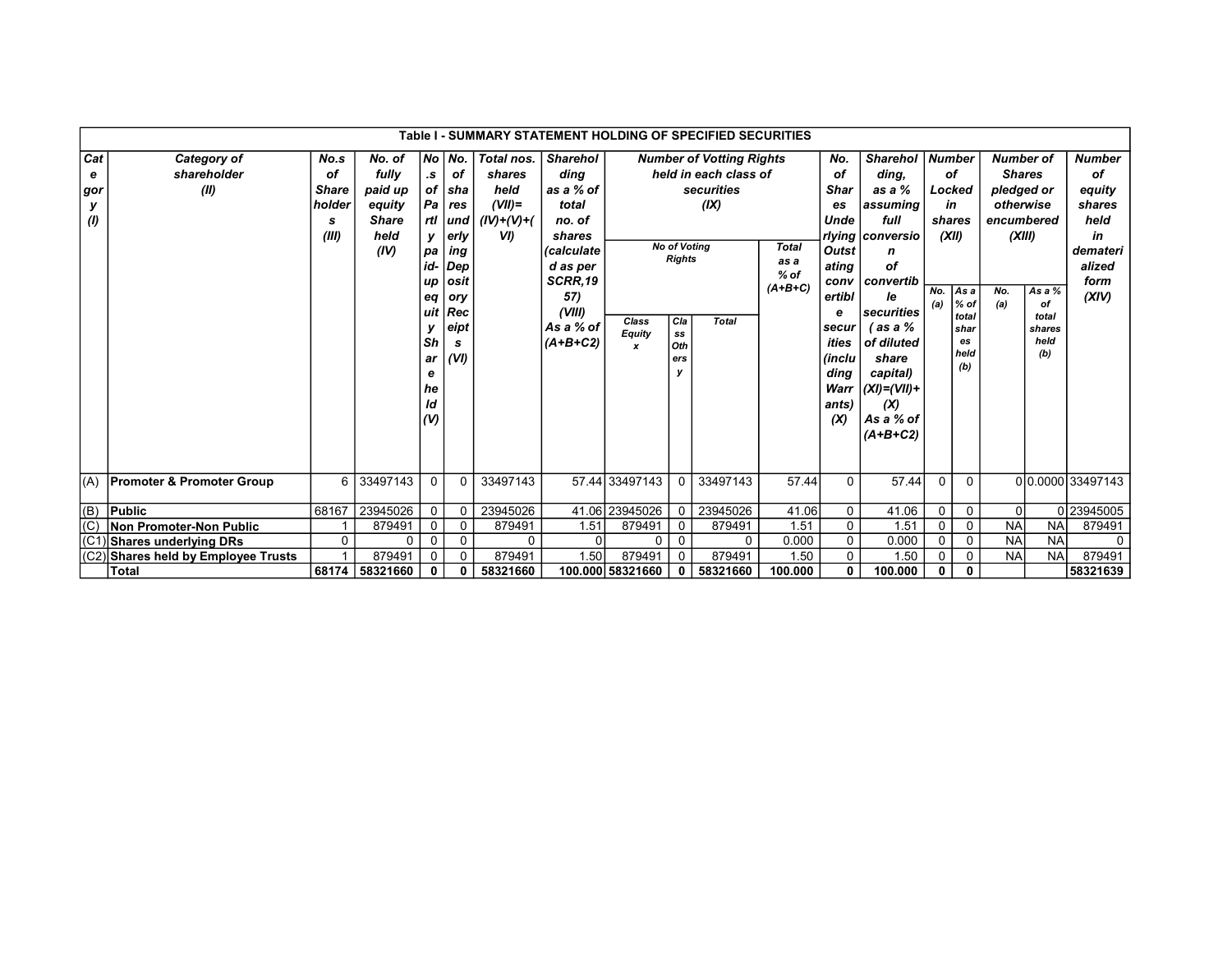|                      |                                                             |                    |                                               |                                                                      |                                                                            |                                                                                              | Table II - STATEMENT SHOWING SHAREHOLDING PATTERN OF THE PROMOTER AND PROMOTER GROUP |                                                                                                                |                                     |                                                                      |                                                                                               |                                             |                                                                                                                                                               |                                                                                                                                                                                                                          |            |                                                                                                                |                |                                                                                                                                                            |                                                                                              |
|----------------------|-------------------------------------------------------------|--------------------|-----------------------------------------------|----------------------------------------------------------------------|----------------------------------------------------------------------------|----------------------------------------------------------------------------------------------|--------------------------------------------------------------------------------------|----------------------------------------------------------------------------------------------------------------|-------------------------------------|----------------------------------------------------------------------|-----------------------------------------------------------------------------------------------|---------------------------------------------|---------------------------------------------------------------------------------------------------------------------------------------------------------------|--------------------------------------------------------------------------------------------------------------------------------------------------------------------------------------------------------------------------|------------|----------------------------------------------------------------------------------------------------------------|----------------|------------------------------------------------------------------------------------------------------------------------------------------------------------|----------------------------------------------------------------------------------------------|
|                      | <b>Category &amp; Name of</b><br>the<br>shareholders<br>(1) | <b>PAN</b><br>(II) | No of<br><b>Share</b><br>holde<br>rs<br>(III) | No of<br>fully<br>paid up<br>equity<br><b>Shares</b><br>held<br>(IV) | Part <br>y<br>paid-<br>up<br>equi<br>ty<br><b>Shar</b><br>e<br>held<br>(V) | No.<br>of<br>shar<br>es<br>unde<br>rlyin<br>g<br>Dep<br> osito<br>ry<br>Rece<br>ipts<br>(VI) | Total nos.<br>shares<br>held<br>$(VII)$ =<br>$(IV)+(V)+(V)$<br>VI)                   | <b>Shareho</b><br>Iding<br>℅<br>calculat<br>ed as<br>per<br>SCRR,19<br>57<br>As a %<br>of<br>(A+B+C2<br>(VIII) | Class<br>Equity<br>$\boldsymbol{x}$ | <b>No of Voting</b><br><b>Rights</b><br>Clas<br>s<br>Othe<br>rs<br>у | <b>Number of Voting Rights</b><br>held in each class of<br>securities<br>(IX)<br><b>Total</b> | <b>Total</b><br>as a<br>$%$ of<br>$(A+B+C)$ | No.<br>οf<br>Shar<br>es<br>Und<br>erlyi<br>ng<br>Outs<br>tatin<br>g<br>con<br>verti<br>ble<br>secu<br>ritie<br>s<br>(incl<br>udin<br>g<br>Warr<br>ants<br>(X) | <b>Sharehol</b><br>ding,<br>as a %<br>assuming<br>full<br>conversio<br>n<br>оf<br>convertibl<br>e<br>securities<br>$($ as a $%$<br>of diluted<br>share<br>capital)<br>$(XI) = (VII) +$<br>(X)<br>As a % of<br>$(A+B+C2)$ | No.<br>(a) | <b>Number</b><br>оf<br>Locked<br>in<br>shares<br>(XII)<br>As a<br>$%$ of<br>total<br>share<br>s<br>held<br>(b) | No.<br>(a)     | <b>Number</b><br>of<br><b>Shares</b><br>pledged<br><b>or</b><br>otherwise<br>encumber<br>ed<br>(XIII)<br>As a<br>$%$ of<br>total<br>share<br>s held<br>(b) | <b>Number</b><br>of<br>equity<br>shares<br>held<br>in<br>demateri<br>alized<br>form<br>(XIV) |
| $\blacktriangleleft$ | Indian                                                      |                    |                                               |                                                                      |                                                                            |                                                                                              |                                                                                      |                                                                                                                |                                     |                                                                      |                                                                                               |                                             |                                                                                                                                                               |                                                                                                                                                                                                                          |            |                                                                                                                |                |                                                                                                                                                            |                                                                                              |
|                      | (a) Individuals/Hindu undivided Family                      |                    |                                               |                                                                      |                                                                            |                                                                                              |                                                                                      |                                                                                                                |                                     |                                                                      |                                                                                               |                                             |                                                                                                                                                               |                                                                                                                                                                                                                          |            |                                                                                                                |                |                                                                                                                                                            |                                                                                              |
|                      | <b>VENKATA BHASKAR</b><br>RAO GUNDAVARAM<br>(HUF)           | AAAHG6481R         |                                               | 9985649                                                              | $\Omega$                                                                   | $\Omega$                                                                                     | 9985649                                                                              | 17.1217                                                                                                        | 9985649                             | $\Omega$                                                             | 9985649                                                                                       | 17.1217                                     | $\Omega$                                                                                                                                                      | 17.1217                                                                                                                                                                                                                  | 0l         | 0.00                                                                                                           | 0l             | 0.00                                                                                                                                                       | 9985649                                                                                      |
|                      | <b>GUNDAVARAM</b><br><b>VENKATA BHASKAR</b><br><b>IRAO</b>  | AARPG8379F         | 1                                             | 5358530                                                              | $\Omega$                                                                   | $\Omega$                                                                                     | 5358530                                                                              | 9.1879                                                                                                         | 5358530                             | $\Omega$                                                             | 5358530                                                                                       | 9.1879                                      | $\Omega$                                                                                                                                                      | 9.1879                                                                                                                                                                                                                   | -0l        | 0.00                                                                                                           | $\Omega$       | 0.00                                                                                                                                                       | 5358530                                                                                      |
|                      | PAVAN GUNDAVARAM                                            | ABTPG8553E         | 1                                             | 2228876                                                              | 0                                                                          | $\mathbf 0$                                                                                  | 2228876                                                                              | 3.8217                                                                                                         | 2228876                             | $\Omega$                                                             | 2228876                                                                                       | 3.8217                                      | $\overline{0}$                                                                                                                                                | 3.8217                                                                                                                                                                                                                   | 0l         | 0.00                                                                                                           | $\overline{0}$ | 0.00                                                                                                                                                       | 2228876                                                                                      |
|                      | <b>VAMSHEEDHAR</b><br><b>CHENNAMANENI</b>                   | ADVPC1241M         | $\mathbf{1}$                                  | 976587                                                               | $\overline{0}$                                                             | $\mathbf{0}$                                                                                 | 976587                                                                               | 1.6745                                                                                                         | 976587                              | 0l                                                                   | 976587                                                                                        | 1.6745                                      | $\overline{0}$                                                                                                                                                | 1.6745                                                                                                                                                                                                                   | $\Omega$   | 0.00                                                                                                           | <sup>0</sup>   | 0.00                                                                                                                                                       | 976587                                                                                       |
|                      | MITHUN CHAND<br><b>CHENNAMANENI</b>                         | AFRPC8969E         | 1                                             | 857344                                                               | $\overline{0}$                                                             | $\mathbf{0}$                                                                                 | 857344                                                                               | 1.4700                                                                                                         | 857344                              | $\Omega$                                                             | 857344                                                                                        | 1.4700                                      | $\overline{0}$                                                                                                                                                | 1.4700                                                                                                                                                                                                                   | $\Omega$   | 0.00                                                                                                           | $\overline{0}$ | 0.00                                                                                                                                                       | 857344                                                                                       |
|                      | VANAJA DEVI<br><b>GUNDAVARAM</b>                            | AHBPG5812G         | 1                                             | 14090157                                                             | $\Omega$                                                                   | $\Omega$                                                                                     | 14090157                                                                             | 24.1594                                                                                                        | 14090157                            |                                                                      | 0 14090157                                                                                    | 24.1594                                     | $\overline{0}$                                                                                                                                                | 24.1594                                                                                                                                                                                                                  | 0l         | 0.00                                                                                                           | $\Omega$       | 0.00                                                                                                                                                       | 14090157                                                                                     |
|                      | Total                                                       |                    |                                               | 6 33497143                                                           | 0l                                                                         |                                                                                              | $\overline{0}$ 33497143                                                              |                                                                                                                | 57.4352 33497143                    |                                                                      | 0 33497143 57.4352                                                                            |                                             | 0                                                                                                                                                             | 57.4352                                                                                                                                                                                                                  | 0          | 0.00                                                                                                           | 0 <sup>1</sup> |                                                                                                                                                            | 0.00 33497143                                                                                |
| (b)                  | Central Government/State Government(s)                      |                    |                                               |                                                                      |                                                                            |                                                                                              |                                                                                      |                                                                                                                |                                     |                                                                      |                                                                                               |                                             |                                                                                                                                                               |                                                                                                                                                                                                                          |            |                                                                                                                |                |                                                                                                                                                            |                                                                                              |
|                      |                                                             |                    | 0                                             | 0                                                                    | 0                                                                          | $\overline{0}$                                                                               | 0                                                                                    | 0.0000                                                                                                         | 0                                   | 0                                                                    | 0                                                                                             | 0.0000                                      | $\overline{0}$                                                                                                                                                | 0.0000                                                                                                                                                                                                                   |            | $ 0 $ 0.00                                                                                                     |                | 0 0.00                                                                                                                                                     | $\overline{0}$                                                                               |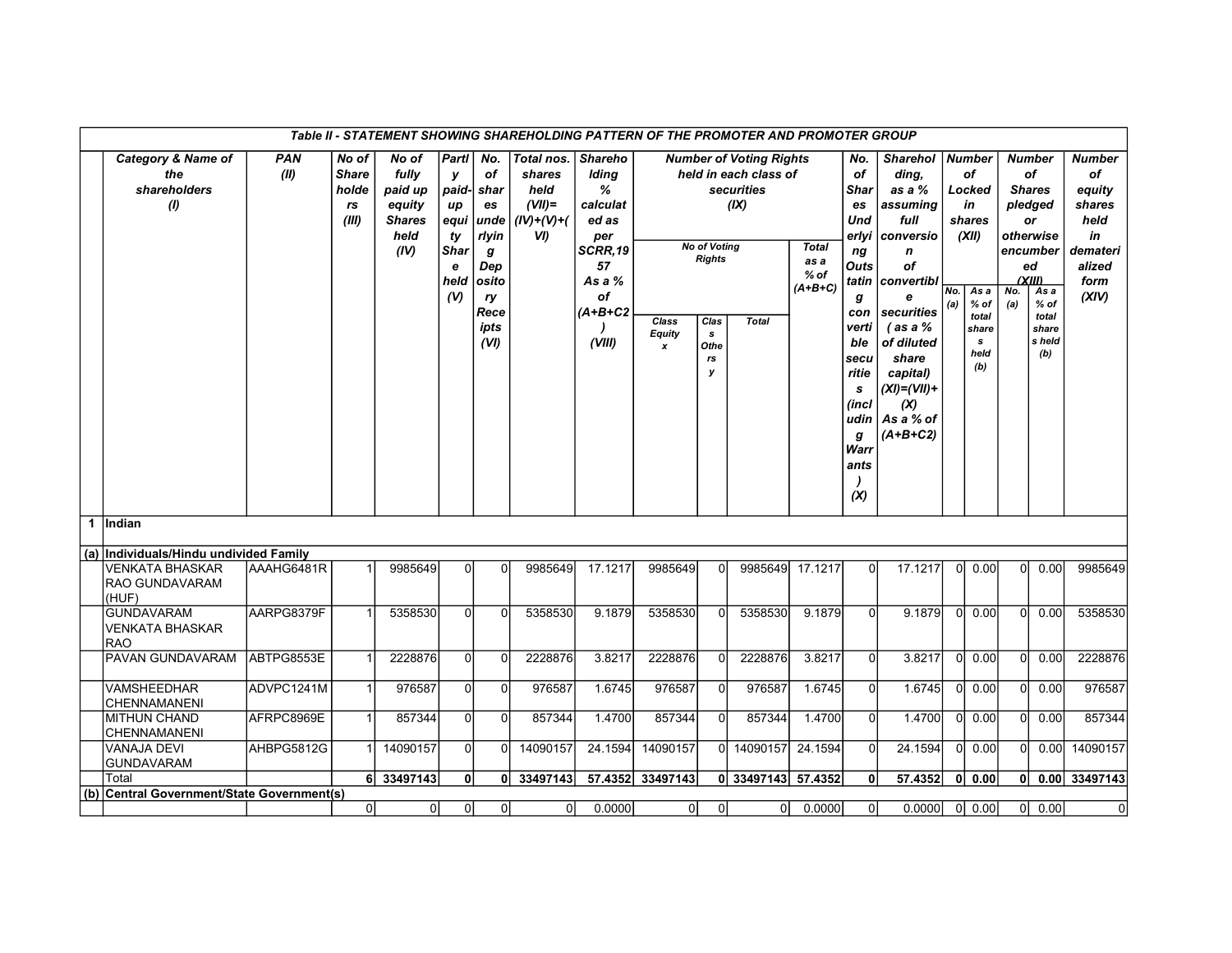|              | Total                                                                                                                                                                      | 0l             | O۱           | $\mathbf{0}$ | $\mathbf{0}$ | 0I.      | 0.0000  | $\mathbf{0}$ | 0            | 0              | 0.0000  | $\mathbf{0}$   | 0.0000  | 0l           | 0.00 | ΟI           | 0.00 | $\mathbf{0}$  |
|--------------|----------------------------------------------------------------------------------------------------------------------------------------------------------------------------|----------------|--------------|--------------|--------------|----------|---------|--------------|--------------|----------------|---------|----------------|---------|--------------|------|--------------|------|---------------|
|              | (c) Financial Institutions/Banks                                                                                                                                           |                |              |              |              |          |         |              |              |                |         |                |         |              |      |              |      |               |
|              |                                                                                                                                                                            | $\Omega$       |              | $\Omega$     | $\mathbf{0}$ | ٥I       | 0.0000  | $\Omega$     |              | 0              | 0.0000  | $\overline{0}$ | 0.0000  | -OI          | 0.00 | ΟI           | 0.00 | $\Omega$      |
|              | Total                                                                                                                                                                      | $\mathbf{0}$   |              | 0            | $\mathbf{0}$ | O۱       | 0.0000  | 0            |              | 0              | 0.0000  | 0              | 0.0000  | n            | 0.00 | $\mathbf{0}$ | 0.00 | $\Omega$      |
|              | Sub-Total (A)(1)                                                                                                                                                           | 6              | 33497143     | $\mathbf{0}$ | 0            | 33497143 | 57.4352 | 33497143     |              | 0 33497143     | 57.4352 | 0              | 57.4352 | 0            | 0.00 | $\mathbf{0}$ |      | 0.00 33497143 |
| $\mathbf{2}$ | Foreign                                                                                                                                                                    |                |              |              |              |          |         |              |              |                |         |                |         |              |      |              |      |               |
|              | (a) Individuals (Non-Resident Individuals/Foreign Individuals)                                                                                                             |                |              |              |              |          |         |              |              |                |         |                |         |              |      |              |      |               |
|              |                                                                                                                                                                            | $\Omega$       |              |              | $\mathbf{0}$ | 01       | 0.0000  | $\Omega$     |              | $\overline{0}$ | 0.0000  | $\overline{0}$ | 0.0000  | ΩI           | 0.00 | $\Omega$     | 0.00 |               |
|              | Total                                                                                                                                                                      | 0              | $\mathbf{0}$ | $\mathbf{0}$ | $\mathbf{0}$ | 0l       | 0.0000  | $\mathbf{0}$ | $\mathbf{0}$ | $\mathbf{0}$   | 0.0000  | 0              | 0.0000  | $\Omega$     | 0.00 | 0            | 0.00 | $\mathbf 0$   |
|              | (b) Government                                                                                                                                                             |                |              |              |              |          |         |              |              |                |         |                |         |              |      |              |      |               |
|              |                                                                                                                                                                            | $\Omega$       |              |              | 0            | Οl       | 0.0000  | $\Omega$     |              | 0              | 0.0000  | $\overline{0}$ | 0.0000  | $\Omega$     | 0.00 | $\Omega$     | 0.00 | 0             |
|              | Total                                                                                                                                                                      | 0              | $\mathbf{0}$ | $\mathbf{0}$ | $\mathbf{0}$ | 0l       | 0.0000  | $\mathbf{0}$ |              | 0              | 0.0000  | 0              | 0.0000  | $\mathbf{0}$ | 0.00 | 0            | 0.00 | $\mathbf{0}$  |
|              | $(c)$ Institutions                                                                                                                                                         |                |              |              |              |          |         |              |              |                |         |                |         |              |      |              |      |               |
|              |                                                                                                                                                                            | $\overline{0}$ | 0            | 0            | 0            | 0I       | 0.0000  | $\Omega$     |              | $\overline{0}$ | 0.0000  | $\overline{0}$ | 0.0000  | <sup>0</sup> | 0.00 | 0I           | 0.00 | $\Omega$      |
|              | Total                                                                                                                                                                      | 0              | $\mathbf{0}$ | $\mathbf{0}$ | $\mathbf{0}$ | 0        | 0.0000  | $\mathbf{0}$ | 0            | 0              | 0.0000  | $\mathbf{0}$   | 0.0000  | 0l           | 0.00 | 0l           | 0.00 | $\mathbf 0$   |
|              | (d) Foreign Portfolio Investor                                                                                                                                             |                |              |              |              |          |         |              |              |                |         |                |         |              |      |              |      |               |
|              |                                                                                                                                                                            | $\Omega$       | 0            | 0            | 0            | 01       | 0.0000  | 0            |              | 0              | 0.0000  | $\overline{0}$ | 0.0000  | $\Omega$     | 0.00 | 01           | 0.00 | $\Omega$      |
|              | Total                                                                                                                                                                      | $\mathbf{0}$   | O            | $\mathbf{0}$ | $\mathbf{0}$ | 0        | 0.0000  | $\mathbf{0}$ |              | 0              | 0.0000  | $\mathbf{0}$   | 0.0000  | $\mathbf{0}$ | 0.00 | 0l           | 0.00 | $\mathbf 0$   |
|              | Sub-Total (A)(2)                                                                                                                                                           | $\mathbf{0}$   |              | $\mathbf{0}$ | 0            | O١       | 0.0000  | 0            |              | $\mathbf{0}$   | 0.0000  | $\mathbf{0}$   | 0.0000  | 0            | 0.00 |              | 0.00 |               |
|              | <b>Total Shareholding of</b>                                                                                                                                               | 6              | 33497143     | $\mathbf{0}$ | $\mathbf{0}$ | 33497143 | 57.4352 | 33497143     |              | 0 33497143     | 57.4352 | 0              | 57.4352 | 0            | 0.00 | O            | 0.00 | 33497143      |
|              | <b>Promoter and Promoter</b>                                                                                                                                               |                |              |              |              |          |         |              |              |                |         |                |         |              |      |              |      |               |
|              | $Group (A) =$                                                                                                                                                              |                |              |              |              |          |         |              |              |                |         |                |         |              |      |              |      |               |
|              | $(A)(1)+(A)(2)$                                                                                                                                                            |                |              |              |              |          |         |              |              |                |         |                |         |              |      |              |      |               |
|              | Details of Shares which remain unclaimed may be given hear along with details such as number of shareholders, outstanding shares held in demat/unclaimed suspense account, |                |              |              |              |          |         |              |              |                |         |                |         |              |      |              |      |               |
| Note:        |                                                                                                                                                                            |                |              |              |              |          |         |              |              |                |         |                |         |              |      |              |      |               |
|              | (1) PAN would not be displayed on website of Stock Exchange(s).                                                                                                            |                |              |              |              |          |         |              |              |                |         |                |         |              |      |              |      |               |
|              | (2) The term "Encumbrance" has the same meaning as assigned under regulation 28(3) of SEBI (Substantial Acquisition of Shares and Takeovers) Regulations, 2011.            |                |              |              |              |          |         |              |              |                |         |                |         |              |      |              |      |               |
|              |                                                                                                                                                                            |                |              |              |              |          |         |              |              |                |         |                |         |              |      |              |      |               |
|              |                                                                                                                                                                            |                |              |              |              |          |         |              |              |                |         |                |         |              |      |              |      |               |
|              |                                                                                                                                                                            |                |              |              |              |          |         |              |              |                |         |                |         |              |      |              |      |               |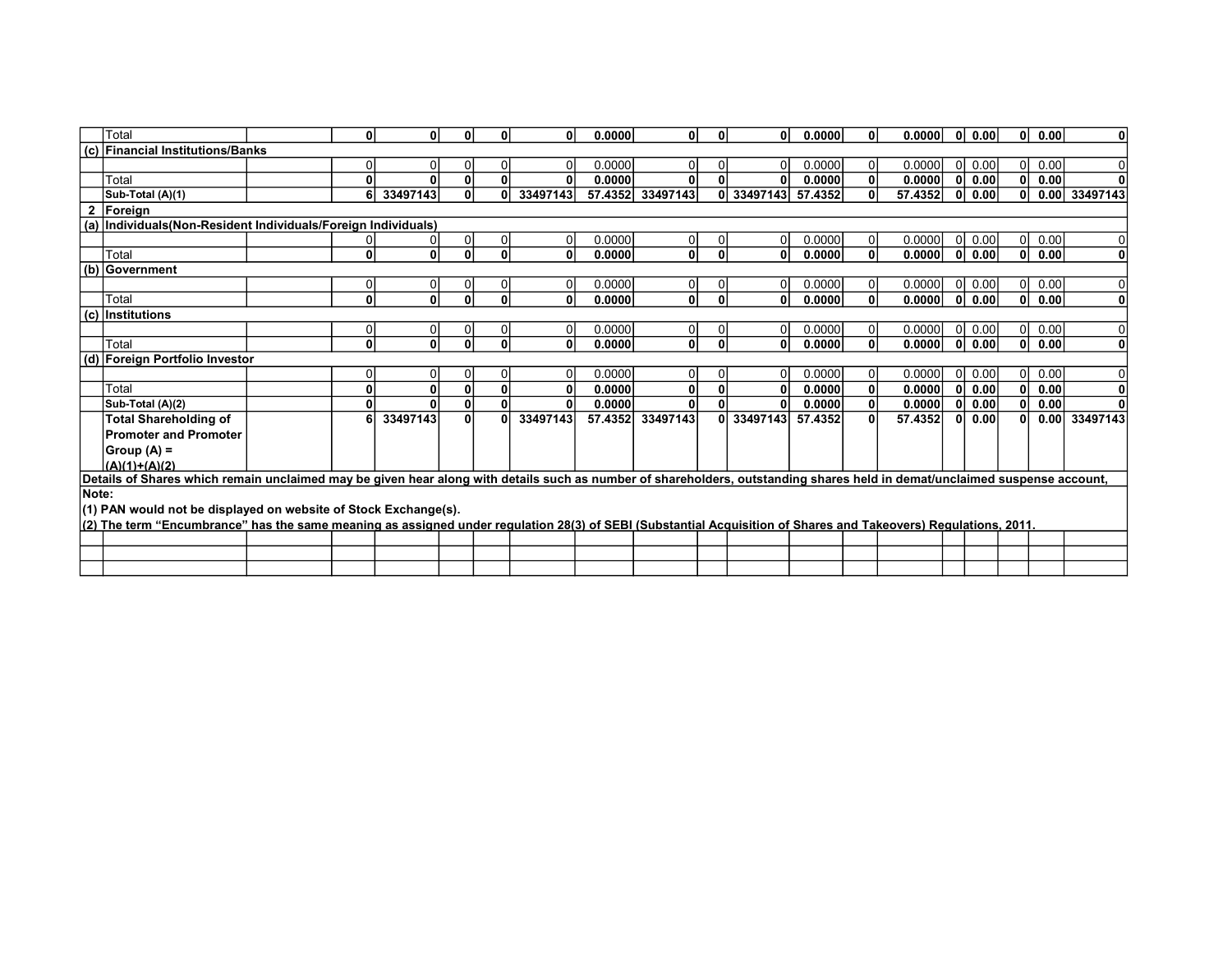|                 |                                                                                                                 |                    |                                                               |                                                                      |                                                            |                                                                                                             |                                                                    |                                                                                                                        |                      |                                                                                 | Table III - STATEMENT SHOWING SHAREHOLDING PATTERN OF THE PUBLIC SHAREHOLDER                  |                                                                           |                                                                                                                                                                    |                                                                                                                                                                                                                                                        |            |                                                                                                       |                                       |                                                                                                                                        |                                                                                    |
|-----------------|-----------------------------------------------------------------------------------------------------------------|--------------------|---------------------------------------------------------------|----------------------------------------------------------------------|------------------------------------------------------------|-------------------------------------------------------------------------------------------------------------|--------------------------------------------------------------------|------------------------------------------------------------------------------------------------------------------------|----------------------|---------------------------------------------------------------------------------|-----------------------------------------------------------------------------------------------|---------------------------------------------------------------------------|--------------------------------------------------------------------------------------------------------------------------------------------------------------------|--------------------------------------------------------------------------------------------------------------------------------------------------------------------------------------------------------------------------------------------------------|------------|-------------------------------------------------------------------------------------------------------|---------------------------------------|----------------------------------------------------------------------------------------------------------------------------------------|------------------------------------------------------------------------------------|
| S.<br><b>No</b> | Category & Name of the<br>shareholders<br>(1)                                                                   | <b>PAN</b><br>(II) | No.s<br>of<br><b>Share</b><br>holder<br>$\mathbf{s}$<br>(III) | No. of<br>fully<br>paid up<br>equity<br><b>Share</b><br>held<br>(IV) | Partly<br>paid-up<br>equity<br><b>Share</b><br>held<br>(V) | No.s<br>of<br>shar<br>es<br>und<br>erlyi<br>ng<br>Dep<br>osit<br>ory<br>Rec<br>eipt<br>$\mathbf{s}$<br>(VI) | Total nos.<br>shares<br>held<br>$(VII)$ =<br>$(IV)+(V)+(V)$<br>VI) | <b>Shareho</b><br>Iding<br>%<br>calculat<br>ed as<br>per<br>SCRR.1<br>957)<br>As a %<br>of<br>$(A+B+C$<br>2)<br>(VIII) | Class<br>Equity<br>x | <b>No of Voting</b><br><b>Rights</b><br>Clas<br>s<br>Othe<br>$r\mathbf{s}$<br>у | <b>Number of Voting Rights</b><br>held in each class of<br>securities<br>(IX)<br><b>Total</b> | <b>Total</b><br>as a<br>$%$ of<br>Total<br><b>Voting</b><br><b>Rights</b> | No.<br>of<br>Sha<br>res<br>Und<br>erlvi<br>ng<br>Out<br>stati<br>ng<br>con<br>verti<br>ble<br>sec<br>uriti<br>es<br>(incl<br>udin<br>g<br>War<br>rant<br>s)<br>(X) | <b>Total</b><br>Sharehold<br>ing,<br>as a %<br>assuming<br>full<br>conversio<br>$\boldsymbol{n}$<br>оf<br>convertibl<br>e<br>securities<br>(as a<br>percentag<br>e<br>of diluted<br>share<br>capital)<br>(XI)=(VII)+<br>(X)<br>As a % of<br>$(A+B+C2)$ | No.<br>(a) | <b>Number</b><br>of<br>Locked<br>in shares<br>(XII)<br>As a %<br>of<br>total<br>shares<br>held<br>(b) | No.<br>(Not<br>applica<br>ble)<br>(a) | <b>Number of</b><br><b>Shares</b><br>pledged or<br>otherwise<br>encumbered<br>(XIII)<br>As a %<br>of<br>total<br>shares<br>held<br>(b) | <b>Number of</b><br>equity<br>shares held<br>in<br>dematerialized<br>form<br>(XIV) |
| $\mathbf 1$     | <i><b>Institutions</b></i>                                                                                      |                    |                                                               |                                                                      |                                                            |                                                                                                             |                                                                    |                                                                                                                        |                      |                                                                                 |                                                                                               |                                                                           |                                                                                                                                                                    |                                                                                                                                                                                                                                                        |            |                                                                                                       |                                       |                                                                                                                                        |                                                                                    |
|                 | (a) Mutual Funds                                                                                                |                    | 8                                                             | 216696                                                               | 0                                                          | $\mathbf{0}$                                                                                                | 216696                                                             | 0.37                                                                                                                   | 216696               | $\mathbf{0}$                                                                    | 216696                                                                                        | 0.37                                                                      | $\mathbf{0}$                                                                                                                                                       | 0.37                                                                                                                                                                                                                                                   | 0          | 0.00                                                                                                  | <b>NA</b>                             | <b>NA</b>                                                                                                                              | 216696                                                                             |
|                 | (b) Venture Capital Funds                                                                                       |                    | $\overline{0}$                                                | $\mathbf{0}$                                                         | $\mathbf{0}$                                               | $\overline{0}$                                                                                              | 0l                                                                 | 0.00                                                                                                                   | $\mathbf{0}$         | $\mathbf{0}$                                                                    | <sup>0</sup>                                                                                  | 0.00                                                                      | $\mathbf{0}$                                                                                                                                                       | 0.00 <sub>l</sub>                                                                                                                                                                                                                                      | 0          | 0.00                                                                                                  | <b>NA</b>                             | <b>NA</b>                                                                                                                              | ΩI                                                                                 |
|                 | (c) Alternate Investment Funds                                                                                  |                    | $\overline{\mathbf{3}}$                                       | 822675                                                               | <sub>0</sub>                                               | ٥l                                                                                                          | 822675                                                             | 1.41                                                                                                                   | 822675               | $\mathbf{0}$                                                                    | 822675                                                                                        | 1.41                                                                      | $\mathbf{0}$                                                                                                                                                       | 1.41                                                                                                                                                                                                                                                   | 0          | 0.00                                                                                                  | <b>NA</b>                             | <b>NA</b>                                                                                                                              | 822675                                                                             |
|                 | LONG TERM EQUITY FUND                                                                                           | AABTL8382M         |                                                               | 750000                                                               | $\Omega$                                                   | $\Omega$                                                                                                    | 750000                                                             | 1.29                                                                                                                   | 750000               | $\overline{0}$                                                                  | 750000                                                                                        | 1.29                                                                      | $\mathbf 0$                                                                                                                                                        | 1.29                                                                                                                                                                                                                                                   | $\Omega$   | 0.00                                                                                                  | 0.00                                  | 0.00                                                                                                                                   | 750000                                                                             |
|                 | (d) Foreign Venture Capital Investors                                                                           |                    | $\overline{0}$                                                | $\mathbf{0}$                                                         | 0                                                          | 0                                                                                                           | 0l                                                                 | 0.00                                                                                                                   | $\mathbf{0}$         | $\mathbf{0}$                                                                    | <sup>0</sup>                                                                                  | 0.00                                                                      | $\mathbf 0$                                                                                                                                                        | 0.00                                                                                                                                                                                                                                                   | 0          | 0.00                                                                                                  | <b>NA</b>                             | <b>NA</b>                                                                                                                              | 0l                                                                                 |
|                 | (e) Foreign Portfolio Investors                                                                                 |                    | 103                                                           | 10250638                                                             | $\mathbf{0}$                                               | 0                                                                                                           | 10250638                                                           | 17.58                                                                                                                  | 10250638             | $\mathbf{0}$                                                                    | 10250638                                                                                      | 17.58                                                                     | $\mathbf 0$                                                                                                                                                        | 17.58                                                                                                                                                                                                                                                  | 0          | 0.00                                                                                                  | <b>NA</b>                             | <b>NA</b>                                                                                                                              | 10250638                                                                           |
|                 | MASSACHUSETTS INSTITUTE AADCM8931A<br>OF TECHNOLOGY                                                             |                    |                                                               | 2250000                                                              | $\overline{0}$                                             | 0                                                                                                           | 2250000                                                            | 3.86                                                                                                                   | 2250000              | $\Omega$                                                                        | 2250000                                                                                       | 3.86                                                                      | O                                                                                                                                                                  | 3.86                                                                                                                                                                                                                                                   | $\Omega$   | 0.00                                                                                                  | 0.00                                  | 0.00                                                                                                                                   | 2250000                                                                            |
|                 | <b>FRANKLIN TEMPLETON</b><br><b>INVESTMENT FUNDS -</b><br><b>TEMPLETON GLOBAL</b><br><b>CLIMATE CHANGE FUND</b> | AADCF8759P         |                                                               | 1540837                                                              | $\Omega$                                                   | $\Omega$                                                                                                    | 1540837                                                            | 2.64                                                                                                                   | 1540837              | $\Omega$                                                                        | 1540837                                                                                       | 2.64                                                                      | $\Omega$                                                                                                                                                           | 2.64                                                                                                                                                                                                                                                   | $\Omega$   | 0.00                                                                                                  | 0.00                                  | 0.00                                                                                                                                   | 1540837                                                                            |
| (f)             | <b>Financial Institution/Banks</b>                                                                              |                    | $\mathbf{0}$                                                  | $\mathbf{0}$                                                         | $\mathbf{0}$                                               | $\mathbf{0}$                                                                                                | 0l                                                                 | 0.00                                                                                                                   | $\mathbf{0}$         | $\mathbf{0}$                                                                    | <sup>0</sup>                                                                                  | 0.00                                                                      | $\mathbf 0$                                                                                                                                                        | 0.00 <sub>l</sub>                                                                                                                                                                                                                                      | 0l         | 0.00                                                                                                  | <b>NA</b>                             | <b>NA</b>                                                                                                                              | 0l                                                                                 |
|                 | (g) Insurance Companies                                                                                         |                    | $\overline{2}$                                                | 2865463                                                              | $\mathbf{0}$                                               | O                                                                                                           | 2865463                                                            | 4.91                                                                                                                   | 2865463              | $\mathbf{0}$                                                                    | 2865463                                                                                       | 4.91                                                                      | $\mathbf 0$                                                                                                                                                        | 4.91                                                                                                                                                                                                                                                   | 0          | 0.00                                                                                                  | <b>NA</b>                             | <b>NA</b>                                                                                                                              | 2865463                                                                            |
|                 | <b>LIFE INSURANCE</b><br>CORPORATION OF INDIA                                                                   | AAACL0582H         |                                                               | 2740463                                                              | ΩI                                                         | $\Omega$                                                                                                    | 2740463                                                            | 4.70                                                                                                                   | 2740463              | $\Omega$                                                                        | 2740463                                                                                       | 4.70                                                                      | $\Omega$                                                                                                                                                           | 4.70                                                                                                                                                                                                                                                   | $\Omega$   | 0.00                                                                                                  | 0.00                                  | 0.00                                                                                                                                   | 2740463                                                                            |
|                 | (h) Provident Funds/ Pension Funds                                                                              |                    | $\mathbf{0}$                                                  | $\mathbf{0}$                                                         | $\mathbf{0}$                                               | 0                                                                                                           | $\mathbf{0}$                                                       | 0.00                                                                                                                   | 0                    | $\mathbf{0}$                                                                    |                                                                                               | 0.00                                                                      | $\mathbf 0$                                                                                                                                                        | 0.00 <sub>l</sub>                                                                                                                                                                                                                                      | 0          | 0.00                                                                                                  | <b>NA</b>                             | <b>NA</b>                                                                                                                              | 0l                                                                                 |
|                 | (i) Any Other(FII'S)                                                                                            |                    | $\mathbf{0}$                                                  | O                                                                    | 0                                                          | 0                                                                                                           | 0                                                                  | 0.00                                                                                                                   | $\mathbf{0}$         | $\mathbf{0}$                                                                    |                                                                                               | 0.00                                                                      | $\mathbf{0}$                                                                                                                                                       | 0.00                                                                                                                                                                                                                                                   | 0          | 0.00                                                                                                  | <b>NA</b>                             | <b>NA</b>                                                                                                                              |                                                                                    |
|                 | SUB TOTAL (B)(1)                                                                                                |                    |                                                               | 116 14155472                                                         | $\mathbf{0}$                                               |                                                                                                             | 0 14155472                                                         |                                                                                                                        | 24 14155472          | 0l                                                                              | 14155472                                                                                      | 24                                                                        | $\mathbf{0}$                                                                                                                                                       | 24 <sup>1</sup>                                                                                                                                                                                                                                        | 0          | 0.00                                                                                                  | <b>NA</b>                             | <b>NA</b>                                                                                                                              | 14155472                                                                           |
| $\mathbf{2}$    | Central / State government(s)                                                                                   |                    |                                                               |                                                                      |                                                            |                                                                                                             |                                                                    |                                                                                                                        |                      |                                                                                 |                                                                                               |                                                                           |                                                                                                                                                                    |                                                                                                                                                                                                                                                        |            |                                                                                                       |                                       |                                                                                                                                        |                                                                                    |
|                 | (a) Central Government/ State<br>Government(s)/President of India                                               |                    | $\mathbf{0}$                                                  | $\mathbf{0}$                                                         | $\mathbf{0}$                                               | $\mathbf{0}$                                                                                                | 0                                                                  | 0.0000                                                                                                                 | $\mathbf{0}$         | $\mathbf{0}$                                                                    | $\mathbf{0}$                                                                                  | 0.0000                                                                    | $\mathbf 0$                                                                                                                                                        | 0.0000                                                                                                                                                                                                                                                 | 0l         | 0.00                                                                                                  | N <sub>A</sub>                        | <b>NA</b>                                                                                                                              | ٥l                                                                                 |
|                 | SUB TOTAL (B)(2)                                                                                                |                    | $\overline{0}$                                                | $\mathbf{0}$                                                         | $\mathbf{0}$                                               | $\mathbf{0}$                                                                                                | 0l                                                                 | 0.0000                                                                                                                 | $\mathbf{0}$         | $\mathbf{0}$                                                                    |                                                                                               | 0.0000                                                                    | $\mathbf 0$                                                                                                                                                        | 0.0000                                                                                                                                                                                                                                                 | 0          | 0.00                                                                                                  | <b>NA</b>                             | <b>NA</b>                                                                                                                              | $\overline{0}$                                                                     |
| $\mathbf{3}$    | Non-institutions                                                                                                |                    |                                                               |                                                                      |                                                            |                                                                                                             |                                                                    |                                                                                                                        |                      |                                                                                 |                                                                                               |                                                                           |                                                                                                                                                                    |                                                                                                                                                                                                                                                        |            |                                                                                                       |                                       |                                                                                                                                        |                                                                                    |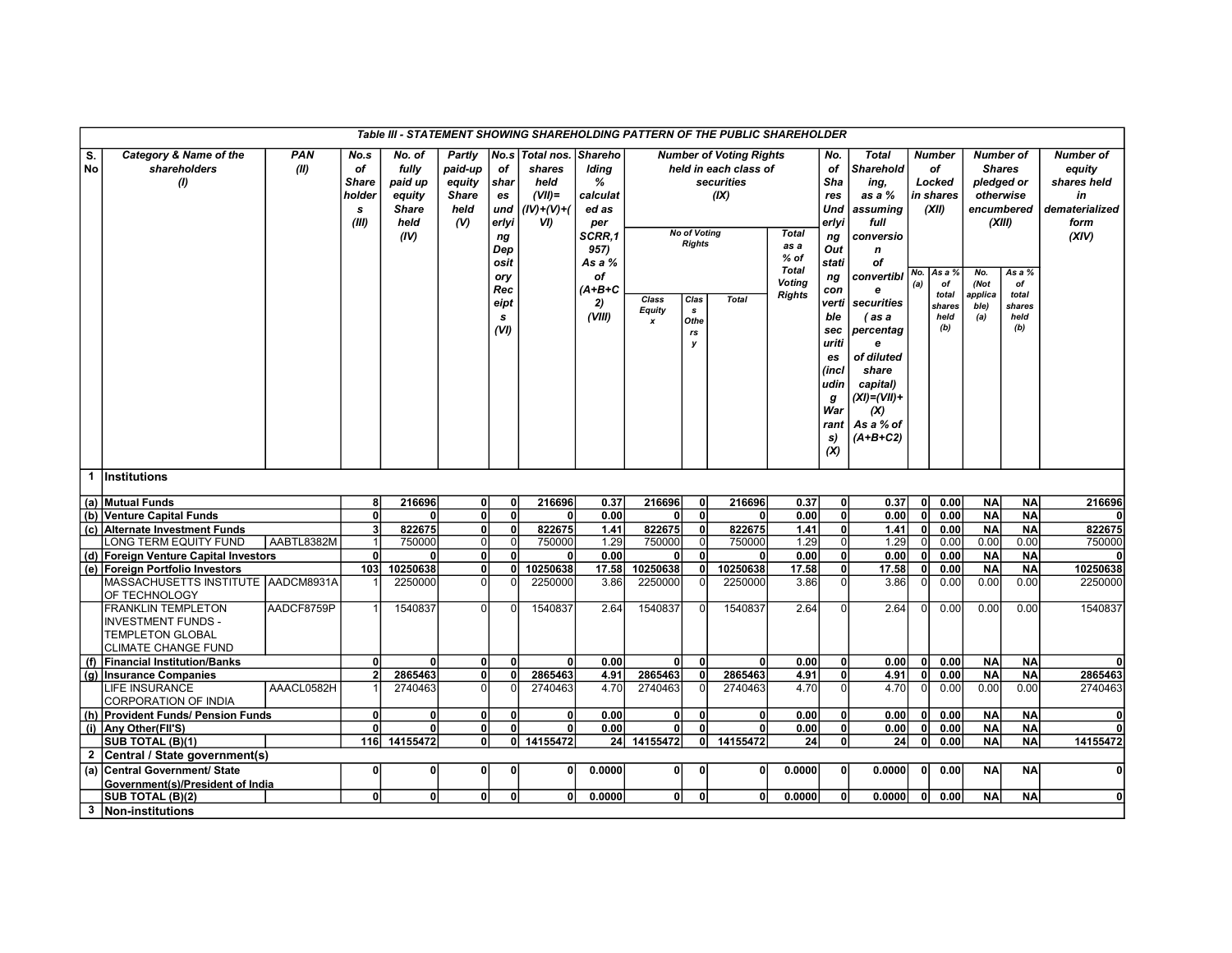|       | (a. Individuals - i. Individual shareholders                                                                                                                                                       | 64947 | 7968987  |  | 7968987  | 13.6639      | 7968987      |   | 7968987  | 13.6639  | 0 | 13.6639 |              | 0.00 | <b>NA</b> | <b>NA</b> | 7968966  |
|-------|----------------------------------------------------------------------------------------------------------------------------------------------------------------------------------------------------|-------|----------|--|----------|--------------|--------------|---|----------|----------|---|---------|--------------|------|-----------|-----------|----------|
|       | 1) holding nominal share capital up to Rs. 2                                                                                                                                                       |       |          |  |          |              |              |   |          |          |   |         |              |      |           |           |          |
|       | llakhs.                                                                                                                                                                                            |       |          |  |          |              |              |   |          |          |   |         |              |      |           |           |          |
|       | ii. Individual shareholders holding nominal                                                                                                                                                        |       | 125000   |  | 125000   | 0.2143       | 125000       |   | 125000   | 0.2143   | 0 | 0.2143  | nl           | 0.00 | <b>NA</b> | <b>NA</b> | 125000   |
|       | share capital in excess of Rs. 2 lakhs.                                                                                                                                                            |       |          |  |          |              |              |   |          |          |   |         |              |      |           |           |          |
|       |                                                                                                                                                                                                    |       |          |  |          |              |              |   |          |          |   |         |              |      |           |           |          |
|       | (b) NBFCs registered with RBI                                                                                                                                                                      |       |          |  |          | $\mathbf{0}$ | 5            |   |          | $\Omega$ |   | ٥I      | $\mathbf{0}$ |      | <b>NA</b> | <b>NA</b> |          |
|       | (c) Employee Trusts                                                                                                                                                                                |       |          |  | 0        |              | $\mathbf{0}$ |   |          |          |   |         |              |      | <b>NA</b> | <b>NA</b> |          |
|       | (d) Overseas Depositories (holding DRs)                                                                                                                                                            |       |          |  | 0        | 0.0000       | $\mathbf{0}$ |   |          | 0.0000   |   | 0.0000  |              | 0.00 | <b>NA</b> | <b>NA</b> |          |
|       | (balancing figure)                                                                                                                                                                                 |       |          |  |          |              |              |   |          |          |   |         |              |      |           |           |          |
|       | (e) Any Other (BODIES CORPORATE)                                                                                                                                                                   | 346   | 751558   |  | 751558   | 1.2886       | 751558       | 0 | 751558   | 1.2886   | O | 1.2886  |              | 0.00 | <b>NA</b> | <b>NA</b> | 751558   |
|       | (e) Any Other(CLEARING MEMBER)                                                                                                                                                                     | 95    | 108790   |  | 108790   | 0.1865       | 108790       |   | 108790   | 0.1865   |   | 0.1865  |              | 0.00 | <b>NA</b> | <b>NA</b> | 108790   |
|       | (e) Any Other (FOREIGN PORTFOLIO INVESTOR)                                                                                                                                                         |       | 2169     |  | 2169     | 0.0037       | 2169         |   | 2169     | 0.0037   |   | 0.0037  |              | 0.00 | <b>NA</b> | <b>NA</b> | 2169     |
|       |                                                                                                                                                                                                    |       |          |  |          |              |              |   |          |          |   |         |              |      |           |           |          |
|       | (e) Any Other(HUF)                                                                                                                                                                                 | 1065  | 285465   |  | 285465   | 0.4895       | 285465       |   | 285465   | 0.4895   |   | 0.4895  |              | 0.00 | <b>NA</b> | <b>NA</b> | 285465   |
|       | (e) Any Other(IEPF)                                                                                                                                                                                |       | 2355     |  | 2355     | 0.0040       | 2355         |   | 2355     | 0.0040   |   | 0.0040  |              | 0.00 | <b>NA</b> | <b>NA</b> | 2355     |
|       | (e) Any Other(NON RESIDENT INDIANS (NON                                                                                                                                                            | 465   | 138782   |  | 138782   | 0.2380       | 138782       |   | 138782   | 0.2380   |   | 0.2380  |              | 0.00 | <b>NA</b> | <b>NA</b> | 138782   |
|       | <b>REPAT))</b>                                                                                                                                                                                     |       |          |  |          |              |              |   |          |          |   |         |              |      |           |           |          |
|       | (e) Any Other(NON RESIDENT INDIANS (REPAT))                                                                                                                                                        | 1124  | 402848   |  | 402848   | 0.6907       | 402848       |   | 402848   | 0.6907   |   | 0.6907  |              | 0.00 | <b>NA</b> | <b>NA</b> | 402848   |
|       |                                                                                                                                                                                                    |       |          |  |          |              |              |   |          |          |   |         |              |      |           |           |          |
|       | (e) Any Other(TRUSTS)                                                                                                                                                                              |       | 3595     |  | 3595     | 0.0062       | 3595         |   | 3595     | 0.0062   |   | 0.0062  |              | 0.00 | <b>NA</b> | <b>NA</b> | 3595     |
|       | <b>ISUB TOTAL (B)(3)</b>                                                                                                                                                                           | 68051 | 9789554  |  | 9789554  | 16.7854      | 9789554      |   | 9789554  | 16.7854  |   | 16.7854 |              | 0.00 | <b>NA</b> | <b>NA</b> | 9789533  |
|       | Total Public Shareholding (B)                                                                                                                                                                      | 68167 | 23945026 |  | 23945026 | 41.0568      | 23945026     |   | 23945026 | 41.0568  |   | 41.0568 |              | 0.00 | <b>NA</b> | <b>NA</b> | 23945005 |
|       | = (B)(1)+(B)(2)+(B)(3)                                                                                                                                                                             |       |          |  |          |              |              |   |          |          |   |         |              |      |           |           |          |
|       |                                                                                                                                                                                                    |       |          |  |          |              |              |   |          |          |   |         |              |      |           |           |          |
|       | Details of the shareholders acting as persons in Concert including their Shareholding (No. and %): 0                                                                                               |       |          |  |          |              |              |   |          |          |   |         |              |      |           |           |          |
|       | Details of Shares which remain unclaimed may be given hear along with details such as number of shareholders, outstanding shares held in demat/unclaimed suspense account, voting rights which are |       |          |  |          |              |              |   |          |          |   |         |              |      |           |           |          |
|       | frozen etc.                                                                                                                                                                                        |       |          |  |          |              |              |   |          |          |   |         |              |      |           |           |          |
| Note: |                                                                                                                                                                                                    |       |          |  |          |              |              |   |          |          |   |         |              |      |           |           |          |
|       | (1) PAN would not be displayed on website of Stock Exchange(s).                                                                                                                                    |       |          |  |          |              |              |   |          |          |   |         |              |      |           |           |          |
|       | (2) The showe formst needs to be disclosed slope with the name of following persons:                                                                                                               |       |          |  |          |              |              |   |          |          |   |         |              |      |           |           |          |

| $\frac{1}{2}$ | ' needs<br>ח ה<br>i ne<br>TO<br>'ma<br>w | . along v<br>∵elos. | with the name | e of following persons: |  |  |  |  |  |  |  |
|---------------|------------------------------------------|---------------------|---------------|-------------------------|--|--|--|--|--|--|--|
|               |                                          |                     |               |                         |  |  |  |  |  |  |  |
|               |                                          |                     |               |                         |  |  |  |  |  |  |  |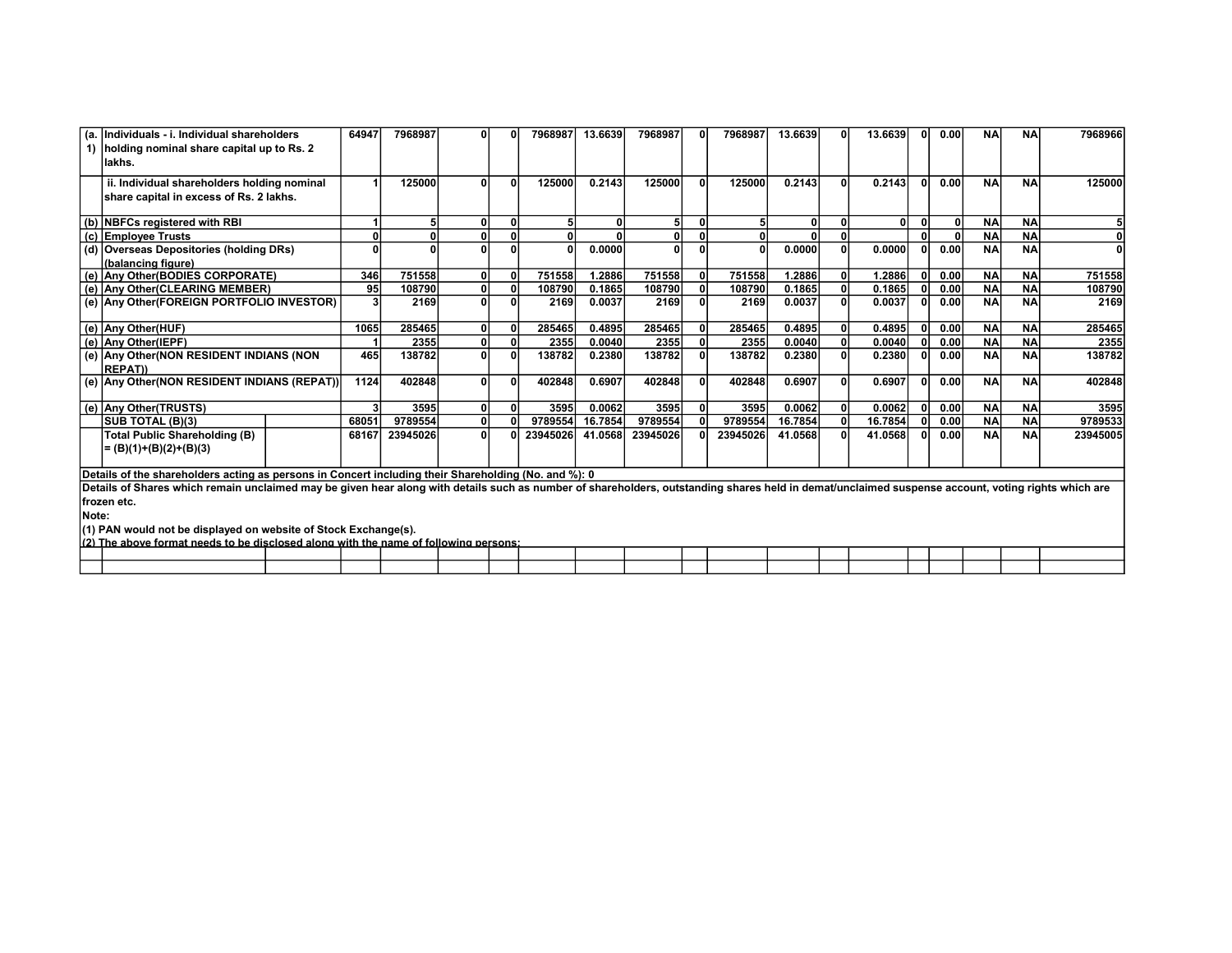|      |                                                                                                                                                                                                                                                                                                                                         |                    |                                                |                                                                         |                                                                             |                                                                                     |                                                                            |                                                                                            |                             |                                      |                                                                                |                                             |                                                                                                                | Table IV - STATEMENT SHOWING SHAREHOLDING PATTERN OF THE NON PROMOTER - NON PUBLIC SHAREHOLDER                      |              |                                                                           |                        |                                                                                                      |                                                                                              |
|------|-----------------------------------------------------------------------------------------------------------------------------------------------------------------------------------------------------------------------------------------------------------------------------------------------------------------------------------------|--------------------|------------------------------------------------|-------------------------------------------------------------------------|-----------------------------------------------------------------------------|-------------------------------------------------------------------------------------|----------------------------------------------------------------------------|--------------------------------------------------------------------------------------------|-----------------------------|--------------------------------------|--------------------------------------------------------------------------------|---------------------------------------------|----------------------------------------------------------------------------------------------------------------|---------------------------------------------------------------------------------------------------------------------|--------------|---------------------------------------------------------------------------|------------------------|------------------------------------------------------------------------------------------------------|----------------------------------------------------------------------------------------------|
|      | <b>Category &amp; Name of</b><br>the<br>shareholders<br>$\mathcal{L}$                                                                                                                                                                                                                                                                   | <b>PAN</b><br>(II) | No. of<br><b>Share</b><br>holder<br>s<br>(III) | No. of<br>fully<br>paid<br>up<br>equity<br><b>Share</b><br>held<br>(IV) | у<br>paid-<br>up<br>equit<br>у<br><b>Shar</b><br>e<br>held<br>$\mathcal{U}$ | Partl No.s of<br>shares<br>underl<br>ving<br>Deposi<br>tory<br>Receip<br>ts<br>(VI) | <b>Total</b><br>no.<br>shares<br>held<br>$(VII)$ =<br>$(IV)+(V)$<br>$+(V)$ | <b>Shareh</b><br>olding<br>%<br>calcula<br>ted as<br>per<br>SCRR,<br>1957)<br>As a %<br>of |                             | <b>No of Voting</b><br><b>Rights</b> | <b>Number of Votting Rights</b><br>held in each class of<br>securities<br>(IX) | <b>Total</b><br>as a<br>$%$ of<br>$(A+B+C)$ | No. of<br><b>Shares</b><br><b>Underl</b><br>ving<br><b>Outstat</b><br>ing<br>conver<br>tible<br>securiti<br>es | <b>Total</b><br>Shareholdi<br>ng,<br>as a $%$<br>assuming<br>full<br>conversion<br>οf<br>convertible<br>securities( | No.<br>(a)   | <b>Number of</b><br><b>Locked in</b><br>shares<br>(XII)<br>As a $%$<br>of | No.<br>(Not            | <b>Number of</b><br><b>Shares</b><br>pledged or<br>otherwise<br>encumbered<br>(XIII)<br>As a %<br>of | <b>Number</b><br>of<br>equity<br>shares<br>held<br>in<br>demateri<br>alized<br>form<br>(XIV) |
|      |                                                                                                                                                                                                                                                                                                                                         |                    |                                                |                                                                         |                                                                             |                                                                                     |                                                                            | $(A+B+$<br>C <sub>2</sub><br>(VIII)                                                        | Class<br><b>Equity</b><br>x | Class<br>Other<br>s<br>v             | <b>Total</b>                                                                   |                                             | (includ<br>ing<br>Warran<br>ts)<br>(X)                                                                         | as a %<br>of diluted<br>share<br>capital)<br>$(XI) = (VII) + (X$<br>As a % of<br>$(A+B+C2)$                         |              | total<br>shares<br>held<br>(b)                                            | applic<br>able)<br>(a) | total<br>shares<br>held<br>(Not<br>applicabl<br>e)<br>(b)                                            |                                                                                              |
|      | 1 Custodian/DR Holder                                                                                                                                                                                                                                                                                                                   |                    |                                                |                                                                         |                                                                             |                                                                                     |                                                                            |                                                                                            |                             |                                      |                                                                                |                                             |                                                                                                                |                                                                                                                     |              |                                                                           |                        |                                                                                                      |                                                                                              |
|      | Barclays Wealth<br><b>Trustees India Private</b><br>Limited holding in<br>capacity as Trustees to<br>Kaveri Employees Trust<br>(Beneficial Owner)                                                                                                                                                                                       | AADTK8193R         |                                                | 879491                                                                  | $\Omega$                                                                    | $\Omega$                                                                            | 879491                                                                     | 1.5080                                                                                     | 879491                      |                                      | 0 879491                                                                       | 1.5080                                      | $\Omega$                                                                                                       | 1.5080                                                                                                              | $\Omega$     |                                                                           | $\Omega$               | 0                                                                                                    | 879491                                                                                       |
|      | <b>Total Non Promoter-</b><br><b>Non Public</b><br>Shareholding<br>$(C)=(C)(1)+(C)(2)$                                                                                                                                                                                                                                                  |                    |                                                | 879491                                                                  | 0                                                                           | $\mathbf{0}$                                                                        | 879491                                                                     | 1.5080                                                                                     | 879491                      |                                      | 0 879491                                                                       | 1.5080                                      | 0l                                                                                                             | 1.5080                                                                                                              | $\mathbf{0}$ | $\mathbf{0}$                                                              | $\mathbf{0}$           | $\Omega$                                                                                             | 879491                                                                                       |
| Note | (1) PAN would not be displayed on website of Stock Exchange(s).<br>(2) The above format needs to disclose bame of all holders holding more than 1% of total number of shares.<br>(3) W.r.t. the information pertaining to Depository Receipts, the same may be disclosed in the respective columns to the extent information available. |                    |                                                |                                                                         |                                                                             |                                                                                     |                                                                            |                                                                                            |                             |                                      |                                                                                |                                             |                                                                                                                |                                                                                                                     |              |                                                                           |                        |                                                                                                      |                                                                                              |
|      |                                                                                                                                                                                                                                                                                                                                         |                    |                                                |                                                                         |                                                                             |                                                                                     |                                                                            |                                                                                            |                             |                                      |                                                                                |                                             |                                                                                                                |                                                                                                                     |              |                                                                           |                        |                                                                                                      |                                                                                              |
|      |                                                                                                                                                                                                                                                                                                                                         |                    |                                                |                                                                         |                                                                             |                                                                                     |                                                                            |                                                                                            |                             |                                      |                                                                                |                                             |                                                                                                                |                                                                                                                     |              |                                                                           |                        |                                                                                                      |                                                                                              |